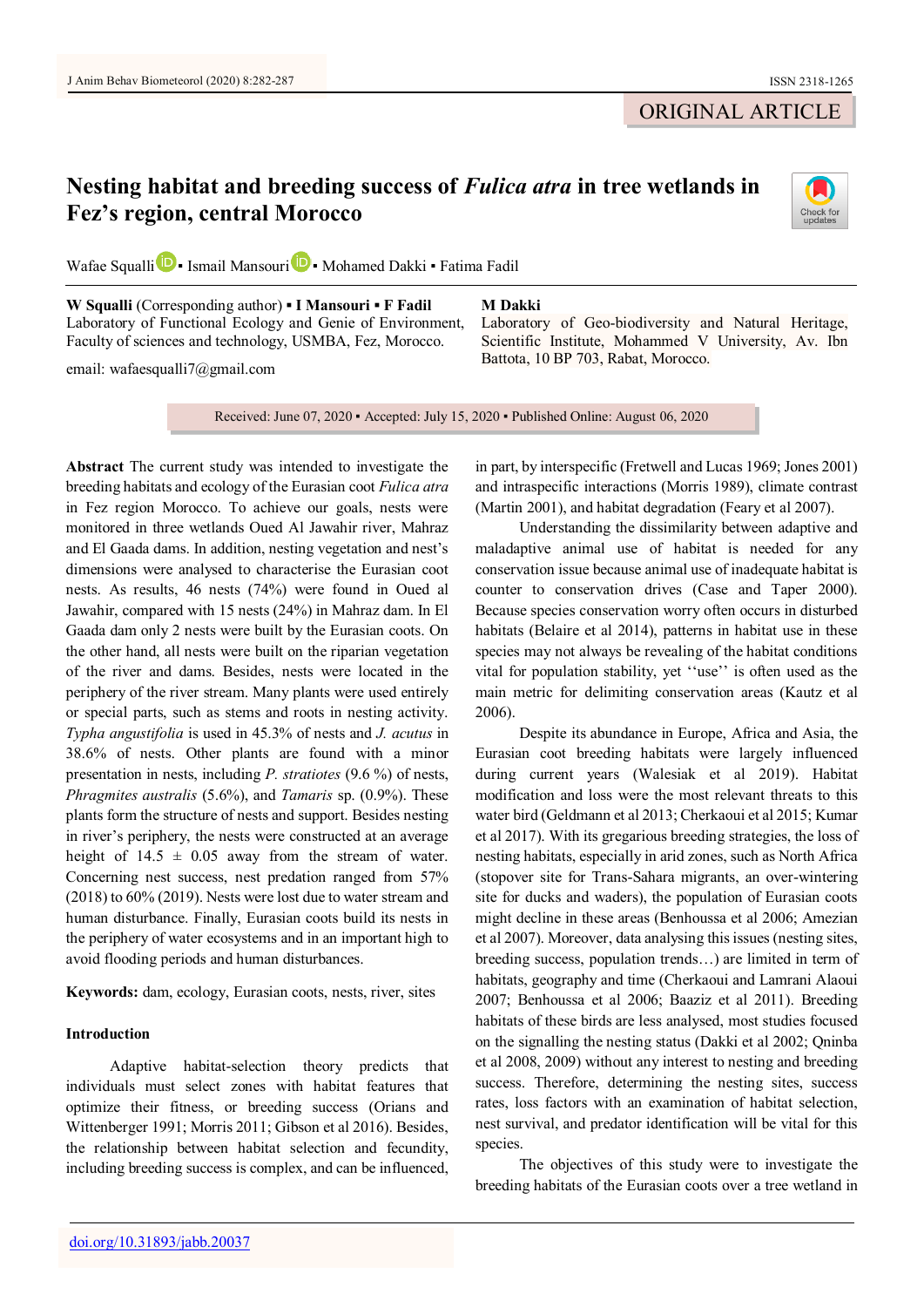the Fez's region, central Morocco, and then to analyse their nesting ecology throughout the study area. In parallel, breeding success, nesting sites and materials were studied to overview the population trends in this zone.

#### **Materials and Methods**

# *Study Site*

The case study was carried out in Saiss plain (Morocco), around the imperial city of Fez (Figure 1). Average rainfall in the Saiss plain is 500 mm/year, enabling rainfed cultivation of cereals and forage crops over extensive areas. Cattle raised for milk and meat exert little pressure on groundwater resources, as cattle raising relies on a mix of rainfed and irrigated forage crops and imported feed concentrate (Ameur et al 2017). Irrigated farming, principally horticulture and fruit trees, is essentially founded on pumping groundwater. The Saiss aquifer system involves two superimposed and connected aquifers, an unconfined shallow phreatic aquifer and a deep Liassic confined aquifer (Laraichi et al 2016). According to Ministry of Agriculture and Fisheries statistics, in 2012, an estimated 45,000 ha of irrigated farmlands in the Saiss plain, representing more than 91% of the surface in the area, depended on groundwater use. Besides, this strategic zone is characterized by the diversity of wetlands, including dams, lakes and Rivers (Quarouch et al

2014, Ouassou et al 2018). These ecosystems shelter an important community of avian and other animal taxa (Ouassou et al 2018).

Basing on early field prospections during 2015 and literature citing The Eurasian coot breeding sites in the Fez's region, three wetlands were fixed. El Mahraz dam (33°57'57.54"N, 4°58'10.95"W), El Gaada dam (34°1'3.86"N, 4°57'12.40"W) and Oued Al Jawahir River (34°1'12.05"N, 5°5'54.71"W). All sites are between 310-494 m altitude and are surrounded by agricultural farmlands, including main cereals ( $\sim$  50%), olives ( $\sim$  35%) and others ( $\sim$  15%), but they differ in topography and the vegetal cover. Oued Al Jawahir River has a 15 km distance and dominated by *Juncus acutus*  (25%), *Typha angustifolia* (22%), Tamarix sp. (15%), coniferous (10%), Reed (*Phragmites australis*) (9%), Accacia sp. (8 %), *Eucalyptus* spp. (5%), and other semi-aquatic plants (e.g. *Pistia stratiotes, Ranuculus aquatilis, Lemna minor, L. gibba, Typha angustifolia, Salix* spp.). In El Mahraz dam *Tamarix* sp. Dominate 70 % of the surface, followed by *Typha angustifolia* with 18 % and *Phragmites australis* with 12%. On the contrary, El Gaada dam was poor in vegetation, only 12 % of the periphery was covered by *Typha angustifolia*. This characteristic is supposed to be key in determining breeding attempts of the Eurasian coots, with an offer of nesting materials and supports.



**Figure 1** Geographical location of the tree wetlands of the Fez's region (Saiss plain, Morocco).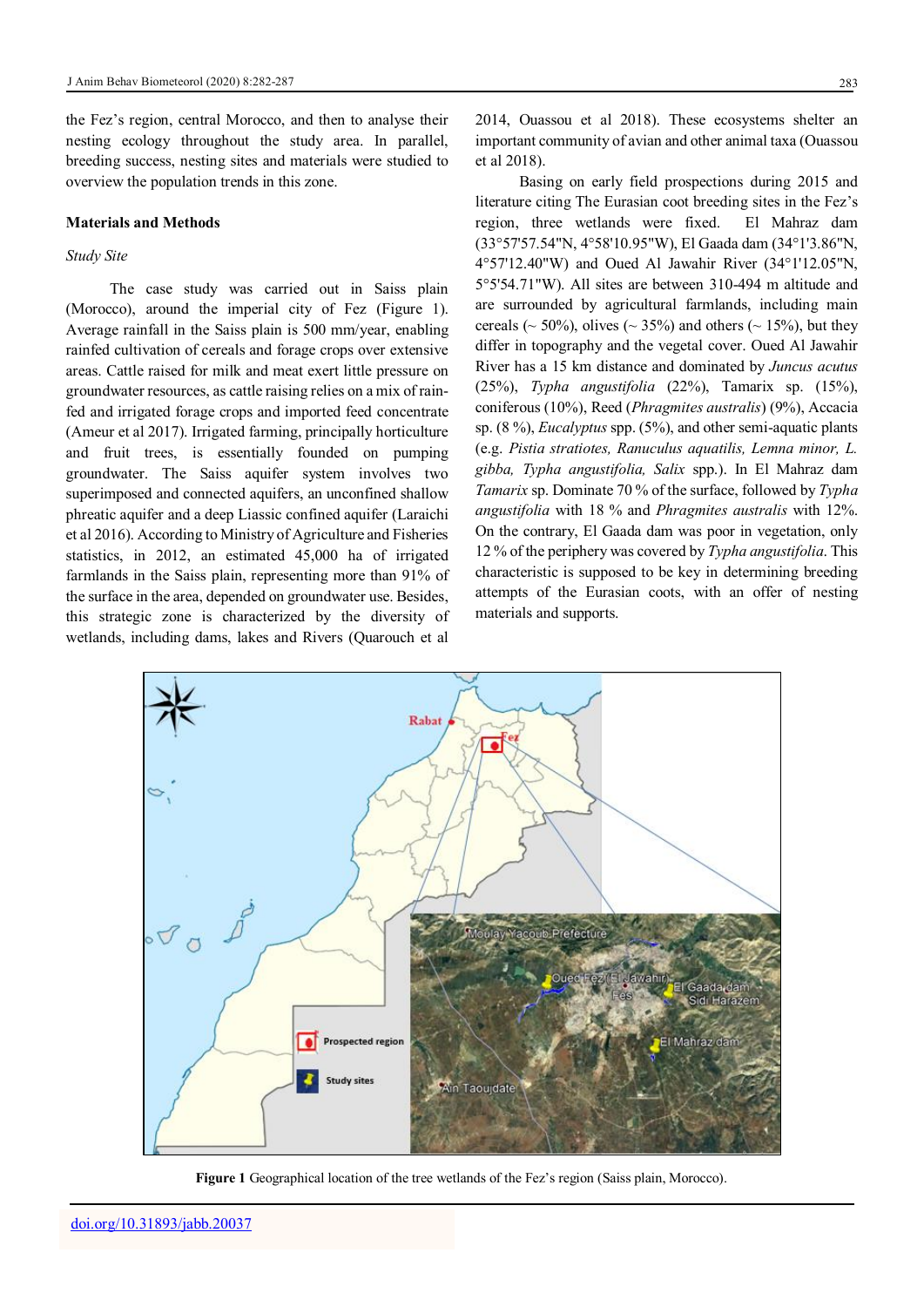## *Methods*

Fieldwork was carried out twice a week, and nests were explored inside river and dams vegetation. Recorded nests were mapped and labelled with a distinct code, besides the height of the nest (cm) above water and its diameter (external and internal, cm) were measured (Figure 2). To investigate nesting site preferences (distance to water stream) in relation with water body, nest distances to the centre and periphery of wetlands water body were estimated visually. In parallel, at the end of breeding periods (Mai 2018, 2019), Nests were taken and analysed in the laboratory to identify their composition concerning the vegetation and used twigs.



**Figure 2** Nest's dimensions.

# *Statistics*

Descriptive statistics were used to analyze data. Statistical tests were done in R software, version R2.12.2 (R Core Development Team 2009). The breeding success was analysed in Percentage and graphs were created with GraphPad Prism 6.01. Similarly, nesting twigs were recognised for each nest (stems-based twigs, twigs of mixed nature and root of plants) and the vegetation was identified (percentage). On the other hand, nest dimensions were calculated and results were given as mean  $\pm$  SD. Additionally, the correlations between great axis (length), width (small axis) and depth (thickness) were analysed with Spearman's correlation.

# **Results**

## *Nesting habitats*

The survey recorded tree breeding sites of The Eurasian coot in wetlands surrounding Fez (Table 1). Oued Al Jawahir river counts 46 nests and El Mahraz dam counts 15 nests. El Gaada dam was inhabited by the study species. In parallel, the vegetation cover was important in Oued Al Jawahir and El Mahraz, while El Gaada was only 12 % covered with vegetation. Moreover, high nesting rates were located in habitats with high vegetation density. On the other hand, human activities, including fishing, pollution and urbanism were intense in Oued Al Jawahir, where nesting rate was high.

#### *Breeding success*

In total, 63 of the nest were monitored for two years. 58.5% of them were a success, while 41.5% failed (Figure 3). The breeding success was high in Oued Al Jawahir River compared to El Mahraz dam.

The majority of nests were lost due to water stream and human disturbance, which cause the loss of 41.5% of nests (43% of the nest during 2018 and 40% in 2019). Moreover, all nests were built at the periphery of the habitats, to avoid the variation of the water stream.

#### *Nest composition*

Nests were built in peripheries of wetlands. The majority of nests are constructed by stems-based twigs (59.8%) and twigs of mixed nature (31.38%), while the minor part of nests (8.82%) are built only by the root of plants (Figure 4). However, the composition of the nest (twig type) influences the nest size of the bird. The stems based nests were much higher compared to the nests built by the roots (Table x). Different plants are used in nest structures. Typha (*Typha angustifolia*) and spiny rush (*Juncus acutus*) were the most common plants in the nest structures. *Typha angustifolia* is used in 45.3% of nests and *J. acutus* in 38.6% of nests. Other plants are found in nests, *P. stratiotes* 9.6 % of nests, *Phragmites australis* (5.6%), and *Tamaris* sp. (0.9%). These plants form the structure of nests and support eggs and checks.

Nests of the Eurasian coot were characterized by a large diameter of an average of 33.9, small diameter of 31.2 on average and an average thickness of 11.6 cm. Besides, the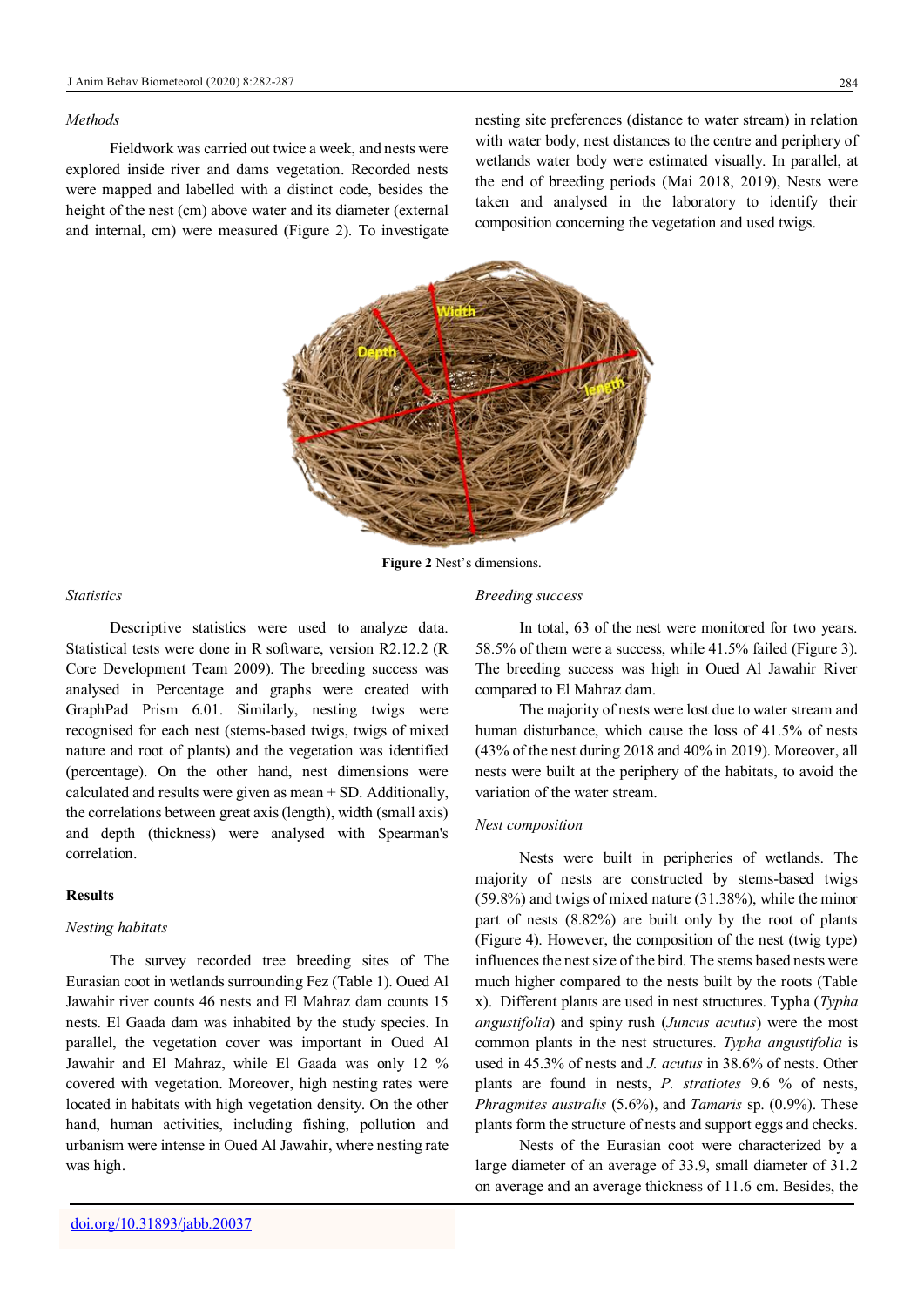correlation presented in Table 2 shows that there is no significant correlation between the different dimensions of the

nests. Indeed, the correlation coefficients were very low between all the sizes of the nests.

| <b>THEIR TELEVISION OF THE HUSTS AND HIGH HAD HALF.</b> |              |                        |                                                     |                 |                  |            |  |  |  |
|---------------------------------------------------------|--------------|------------------------|-----------------------------------------------------|-----------------|------------------|------------|--|--|--|
|                                                         | Habitat Type | Status of the habitat  | % of hygrophilous vegetation<br>bordering rangeland | Number of nests |                  | Human      |  |  |  |
|                                                         |              |                        |                                                     | 2018            | 2019             | impact     |  |  |  |
| Oued Al Jawahir                                         | River        | Site of biological and | 80%                                                 | 18              | 28               | -Pollution |  |  |  |
|                                                         |              | ecological interest    |                                                     |                 |                  | -Fishing   |  |  |  |
|                                                         |              |                        |                                                     |                 |                  | -Urbanism  |  |  |  |
|                                                         |              |                        |                                                     |                 |                  | -Tourism   |  |  |  |
|                                                         |              |                        |                                                     |                 |                  |            |  |  |  |
| El Mahraz                                               | Dam          | Unclassified wetland   | 65%                                                 |                 | 10               | -Tourism   |  |  |  |
| El Gaada                                                | Dam          | Unclassified wetland   | 12%                                                 |                 | $\boldsymbol{0}$ | -Urbanism  |  |  |  |
|                                                         |              |                        |                                                     |                 |                  | -Tourism   |  |  |  |

**Table 1** Description of the nests and their habitats.



# **Discussion**

Nest building in wild birds is an important issue to understand one of the most axial phases in avian cycle life (Collias and Collias 1984; Hansell 2000). Unfortunately, this topic wasn't analysed enough in term of species and term of geographical distribution (Mainwaring and Hartley 2013). In this work, we analysed the nesting ecology of the Eurasian coot in three North African wetlands. The result shows a great tendency in *Fulca atra* to build nests in the river (Oued Al Jawahir in our case). In reality, 74% of nests were found in Oued al Jawahir, compared with 24% of nests in Mahraz dam, while in El Gaada no nest was found. This nest abundance in the river might due to the richness of Oued Fez in vegetation and food availability as noted by Perrin et al (2014) and Khabbach et al (2019). On the other hand, the wide surface and long-distance of Oued al Jawahir River could offer a variety of habitats and location to the Eurasian coot to build a save nests (Olsen et al 2006; Leslie 2001). In particular, these birds are known by their gregarious behaviour (Leslie 2001; Severcan and Yamaç 2011), which require a wide wetland's habitats for feeding and breeding as the case of many other species that live in flocks (Fortunati 2011; Angelici 2012). In

**Figure 3** Breeding success of the Eurasian coot in Fez's region. **Figure 4** Twigs and nesting materials used by the Eurasian coot.

the studied wetlands, Oued al Jawahir was the largest Ecosystem when compared to El Gaada and Mahraz Dams.

| <b>Table 2</b> Correlation between the different sizes of nests. |  |  |  |
|------------------------------------------------------------------|--|--|--|
|------------------------------------------------------------------|--|--|--|

|        | Depth | Length | Width                    |  |
|--------|-------|--------|--------------------------|--|
| Depth  | ۰     | 0.39   | 0.15                     |  |
| Length | 0.10  | -      | 0.00                     |  |
| Width  | 0.16  | 0.38   | $\overline{\phantom{a}}$ |  |
|        |       |        |                          |  |

The construction of nests in wetland's peripheries is due to low level and stability of water in these marginal zones. (Klutsen et al 1997) have proved the devastating effect of floods in the Mississippi River on Water nesting birds. As a consequence, water birds prefer marginal zones in rivers to protect their nests. In this case. The Eurasian coots started nesting behaviour during mid-February with collection of small twigs and chose of nesting sites. Additionally, coots search for save and adequate places inside a dense vegetation.

Nest dimensions were poorly analysed in avian species (Small et al 1989; Alabrudzińska et al 2003). However, this paper shows variability in nest sizes. The great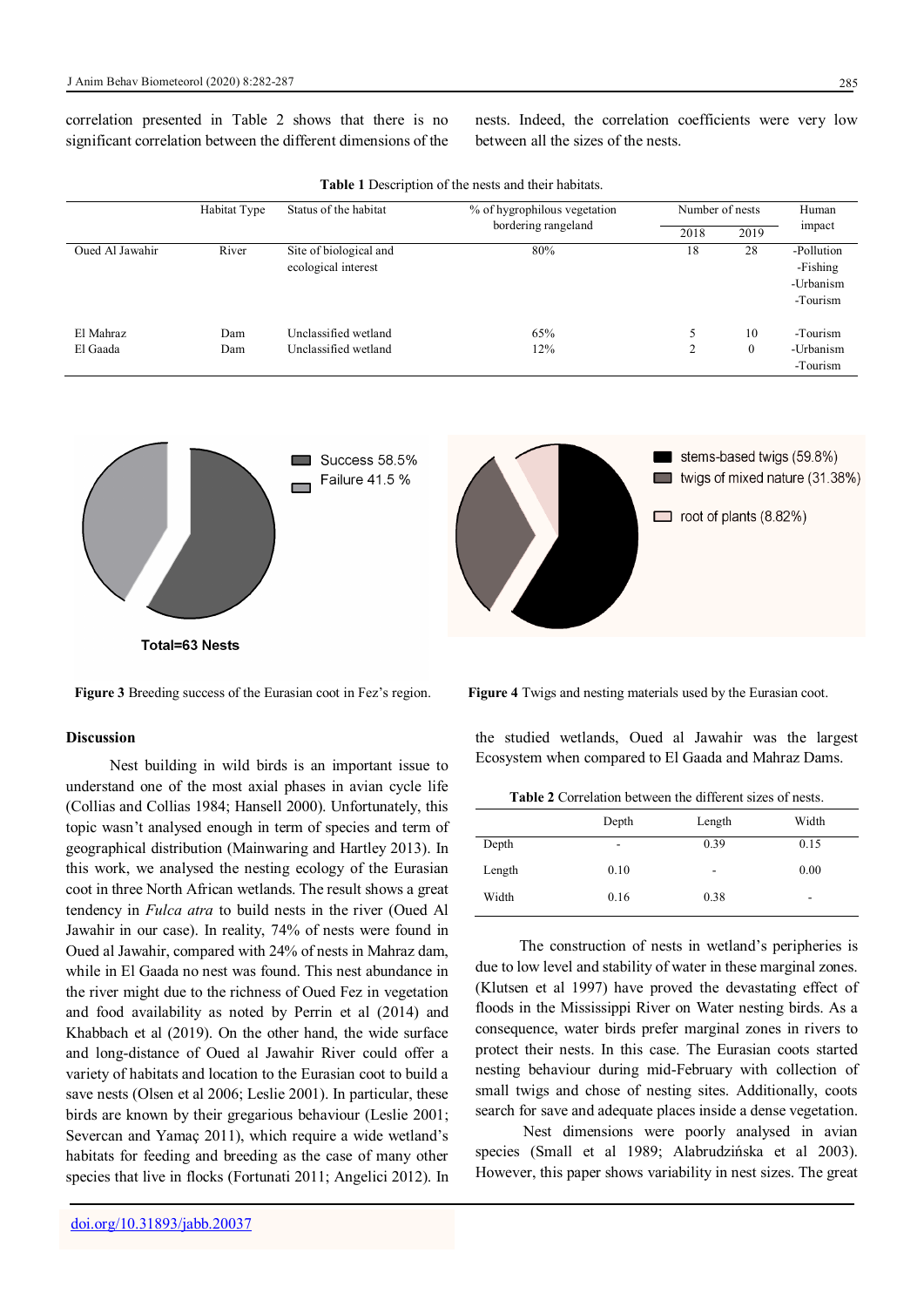axis (length) across the small axis (width) and thickness (depth). In parallel, these dimensions show an important correlation, which could indicate an apparent design (Álvarez et al 2011) to form a bowl for egg's protection.

The use of only two plant's twigs in nest constructions might due to their abundance in studied zones, as mentioned in White-Winged Dove (*Zenaida asiatica*), which uses the abundant and available materials to build nests in selected breeding habitats (Small et al 1989). Oued Al Jawahir, Mahraz and El Gaada dams are dominated by *Tamarix* sp. *Juncus* and *Typha* sp. On the contrary, many avian species, including great tits *Parus major* use a diversity of construction materials such as aromatic and medicinal plants to protect clutches from parasites, in particular, ectoparasites (Eeva et al 1994; Ttripet et al 2002; Álvarez and Barba 2008; Clayton et al 2010; Cantarero et al 2014).

## **Conclusions**

We are concluded that *Fulca atra* preferred nesting in the Al Jawahir River. Moreover, nests were located in wetland's peripheries, far from water stream. Finally, this study provides an initiation to identify Breeding sites, nesting strategies and breeding success of the Eurasian coots in North African wetlands. In addition, this work can be integrated in a conservative approach to protect this gregarious species and their vulnerable habitats.

## **Conflict of Interest**

The authors declare no conflict of interest.

#### **Funding**

This research did not receive any financial support.

#### **References**

Alabrudzińska J, Kaliński A, Słomczyński R, Wawrzyniak J, Zieliński P, Bańbura J (2003) Effects of nest characteristics on breeding success of Great Tits Parus major. Acta Ornithologica 38:151-154.

Alcaide M, Munoz J, de la Puente JM, Soriguer R, Figuerola J (2014) Extraordinary MHC class II B diversity in a non-passerine, wild bird: the Eurasian Coot Fulica atra (Aves: Rallidae). Ecology and Evolution 4:688-698.

Álvarez E, Barba E (2011) Nest characteristics and reproductive performance in Great Tits Parus major. Ardeola 58:125-136.

Álvarez E, Barba E (2008) Nest quality in relation to adult bird condition and its impact on reproduction in Great Tits Parus major. Acta ornithologica 43:1.

Ameur F, Kuper M, Lejars C, Prosper PD (2017) survive or exit: Contrasted fortunes of farmers in the groundwater economy in the Saiss plain (Morocco). Agricultural Water Management 191:207- 217.

Amezian M, Louah A, Thompson I, Cortes J, El Agbani MA, Qninba A (2007) Les récents changements dans la composition du peuplement d'oiseaux d'eau nicheurs des marais de Smir, Nord-Ouest du Maroc. Communication au 4èmes Journées Nationales de Biodiversité, Tétouan.

Angelici C, Marini F, Battisti C, Bertolino S, Capizzi D, Monaco A (2012) Cumulative impact of rats and coypu on nesting waterbirds: first evidences from a small Mediterranean wetland (Central Italy). Vie et milieu - Life and environment 62:137-141.

Baaziz N, Mayache B, Saheb M, Bensaci E, Ounissi M, Metallaoui S, Houhamdi M (2011) Statut phénologique et reproduction des peuplements d'oiseaux d'eau dans l'éco-complexe de zones humides de Sétif (Hauts plateaux, Est de l'Algérie). Bulletin de l'Institut Scientifique, Rabat, section Sciences de la Vie 33:77-87.

Belaire JA, Whelan CJ, Minor ES (2014) Having our yards and sharing them too: the collective effects of yards on native bird species in an urban landscape. Ecological Applications 24:2132-2143.

Benhoussa A, Qninba A, El Agbani MA, Dakki M (2006) Diagnostic pour l'élaboration du plan de gestion, Volet Avifaune aquatique. Projet de gestion intégrée du complexe des zones humides du bas Loukkos, rapport inédit GREPOM/CICONIA, 66p.

Cantarero A, Jimena LA, Irene S, Víctor RG, Palma A, Moreno J (2014) The significance of nest structure and nesting material for hole-nesting passerines: an experimental study with Nuthatches Sitta europaea. Acta ornithologica 49:2.

Cantarero A, López-Arrabé J, Saavedra-Garcés I, Rodríguez-García V, Palma A, Moreno J (2014) The significance of nest structure and nesting material for hole-nesting passerines: an experimental study with Nuthatches Sitta europaea. Acta Ornithologica 49:143-155.

Case TJ, Taper ML (2000) Interspecific competition, environmental gradients, gene flow, and the coevolution of species' borders. The american naturalist 155:583-605.

Cherkaoui SI, Lamrani Alaoui M (2007) Caractérisation ornithologique des habitats naturels de la lagune de Merja Zerga Maroc. Ostrich 78:533-540.

Cherkaoui SI, Hanane S, Magri N, EL Agbani MA, Dakki M (2015) Factors influencing species richness of breeding waterbirds in Moroccan IBA and Ramsar wetlands. A macro ecological approach. Wetlands 35:913-922.

Clayton DH, Koop JAH, Harbison CW, Moyer BR, Bush SE (2010) How Birds Combat Ectoparasites. The Open Ornithology Journal 3:41-71.

Collias EC, Collias EN (1984) Nest building and bird behaviour. Princeton University Press, Princeton.

Dakki M, Qninba A, El Agbani MA, Benhoussa A (2002) Recensement hivernal d'oiseaux d'eau au Maroc: 1996-2000. Travaux de l'Institut Scientifique, Rabat, série Zoologie, n° 5.

David J, Leslie (2001) Effect of River Management On Colonially-Nesting Waterbirds in The Barmah-Millewa Forest, South-Eastern Australia. Regulated rivers: research & management 17:21-36.

Eeva T, Lehikoinen E, Nurmi J (1994) Effects of ectoparasites on breeding success of great tits (Parus major) and pied flycatchers (Ficedula hypoleuca) in an air pollution gradient. Canadian Journal of Zoology 4:624-635.

Feary DA, Almany GR, Mc Cormick MI, Jones GP (2007) Habitat choice, recruitment and the response of coral reef fishes to coral degradation. Oecologia 153:727-737.